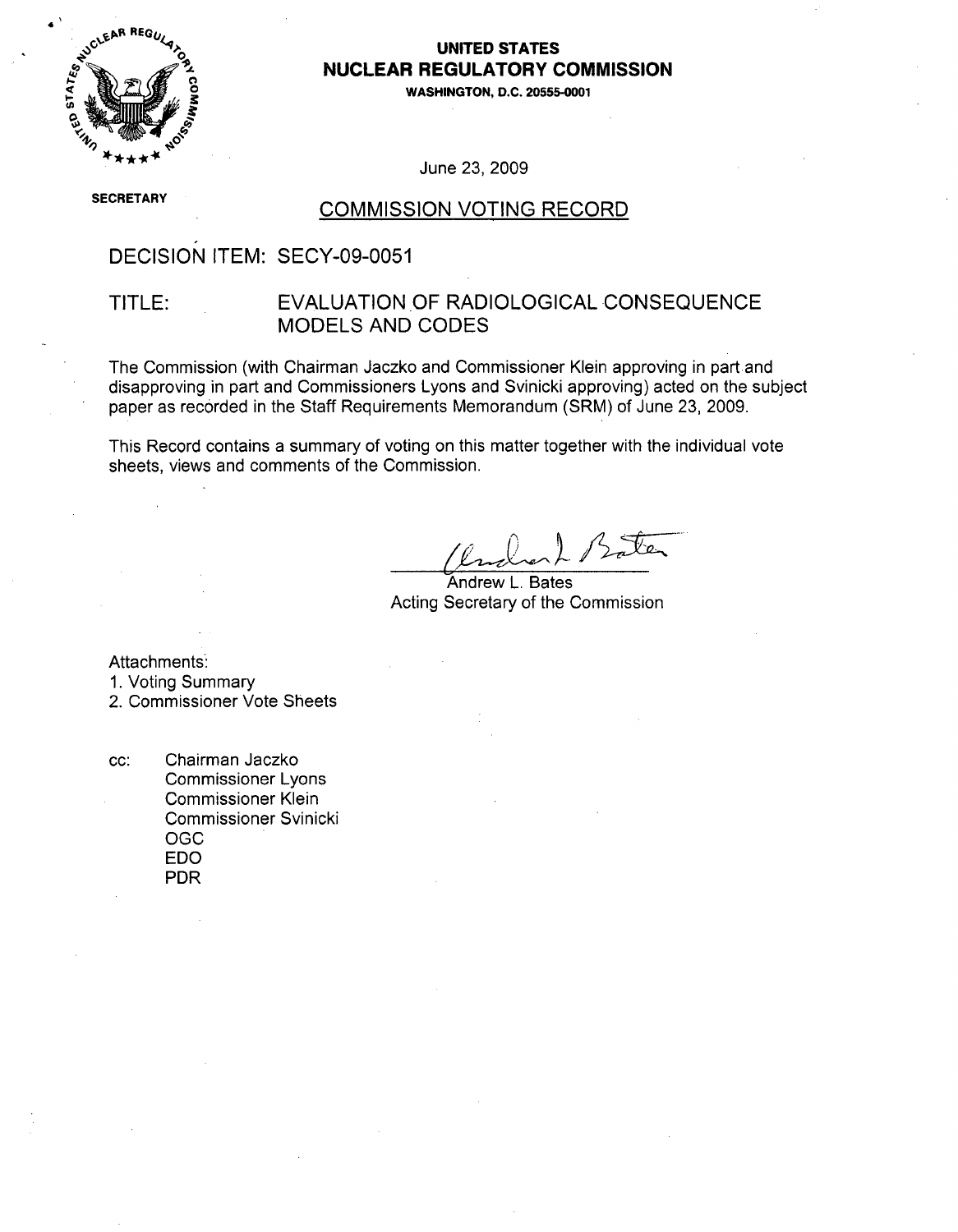## VOTING SUMMARY - SECY-09-0051

# RECORDED VOTES

|                       |    |              | <b>NOT</b><br>APRVD DISAPRVD ABSTAIN PARTICIP COMMENTS | DATE    |
|-----------------------|----|--------------|--------------------------------------------------------|---------|
| CHRM. JACZKO          | X. | $\mathsf{X}$ | X.                                                     | 6/12/09 |
| <b>COMR. LYONS</b>    | X  |              | X                                                      | 4/17/09 |
| <b>COMR. KLEIN</b>    | X. | X            | X.                                                     | 5/13/09 |
| <b>COMR. SVINICKI</b> |    |              | X                                                      | 4/9/09  |

# COMMENT RESOLUTION

In their vote sheets, Chairman Jaczko and Commissioner Klein approved in part and disapproved in part and Commissioners Lyons and Svinicki approved the staff's recommendation and provided some additional comments. Subsequently, the comments of the Commission were incorporated into the guidance to staff as reflected in the SRM issued on June 23, 2009.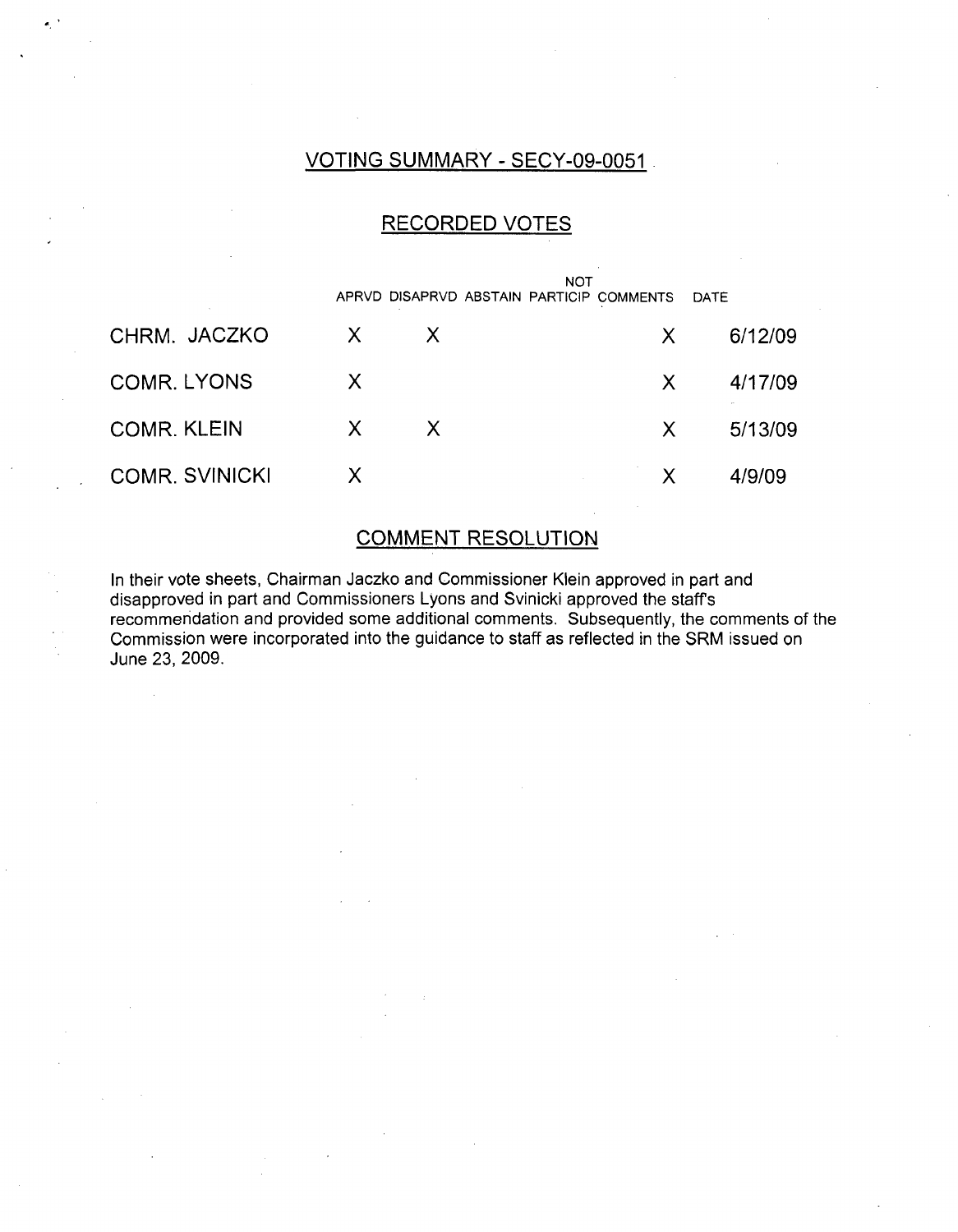# RESPONSE SHEET

TO: Annette Vietti-Cook, Secretary

FROM: CHAIRMAN JACZKO

SUBJECT: SECY-09-0051 - EVALUATION OF RADIOLOGICAL CONSEQUENCE MODELS AND CODES

Approved X Disapproved X Abstain

Not Participating **\_**

COMMENTS: Below Attached X None

**SIGNATURE** 

|             | 06/ 22009 |  |  |
|-------------|-----------|--|--|
| <b>DATE</b> |           |  |  |

Entered on "STARS" Yes X No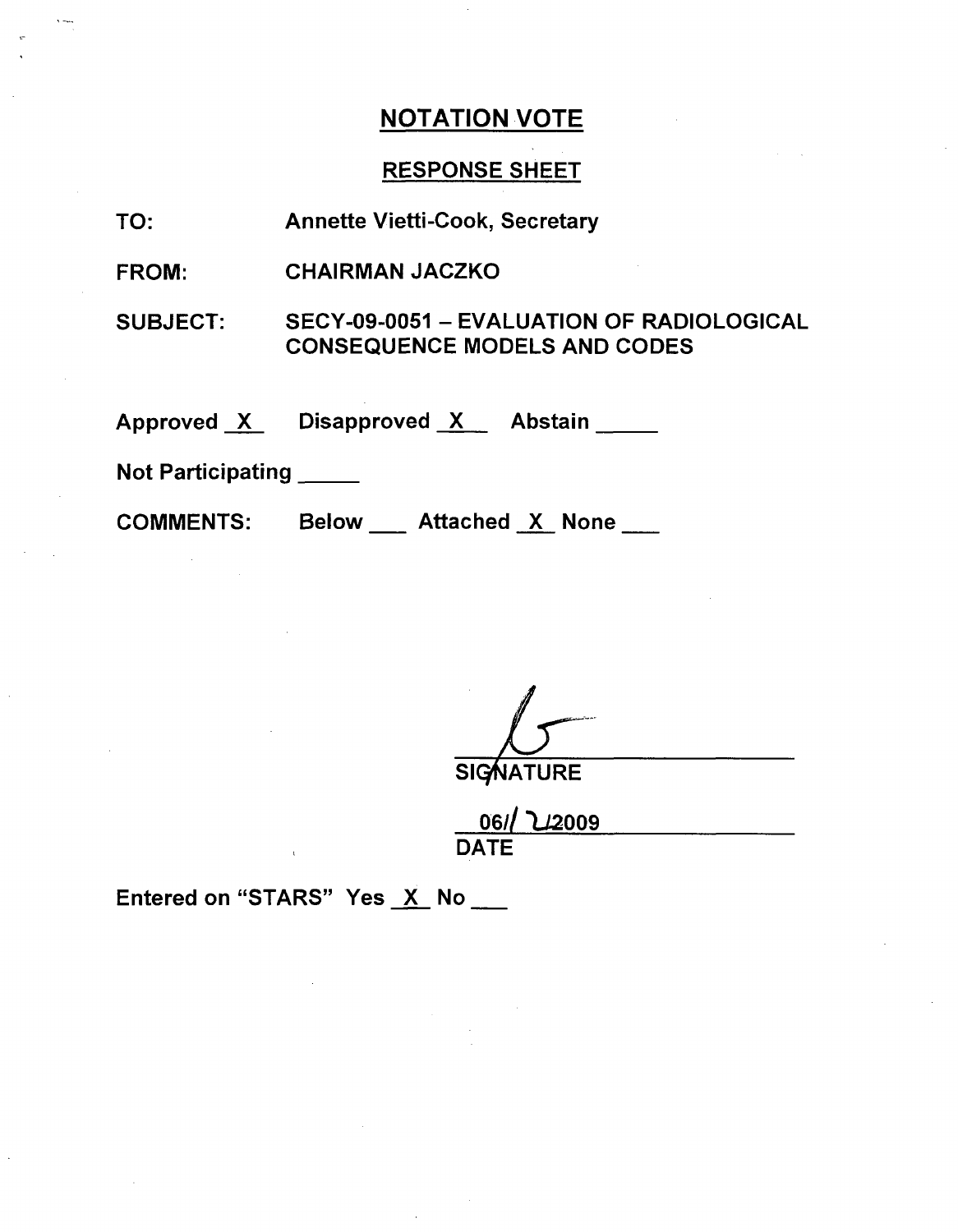#### Chairman Jaczko's Comments on **SECY-09-0051** Evaluation of Radiological Consequence Models and Codes

I approve the staff's recommendation in SECY-09-0051 to use the radiological and economic consequence assessment model used by other Federal agencies for Radiological Dispersal Device (RDD) consequence modeling, but disapprove the staff's overall approach to the direction given to them in the September 10, 2008 Staff Requirements memo on "Economic Consequence Model."

As background, this direction to the staff followed the policy approved by the Commission from SECY-05-0233, "Plan for Developing State-of-the-Art Reactor Consequence Analyses." The Commission directed the staff to perform consequence analyses using state of the art modeling tools and to incorporate lessons learned about source term behavior, emergency preparedness, weather influence, and mitigation strategies in order to provide an update to the 1982 NUREG/CR-2239, "Technical Guidance for Siting Criteria Development." Subsequently, the Commission approved SECY-08-0029, "State-of-the Art Reactor Consequence Analysis - Reporting Offsite Health Consequences," and directed the staff, among other actions, to develop and deploy a common, accepted, well conceived methodology with respect to consequence modeling technology.

I believe that this SECY paper and recommendation should address the crucial issue of the clean-up standards that should be assumed for decontamination after explosion of an RDD. As Commission Lyons and I stated in August 2008 in COMPBL-08-002/COMGBJ-08-0003, the "staff should provide the Commission with policy papers, as necessary, on appropriate clean-up standards to use to determine economic consequences."

I agree with Commissioner Klein's comments in his vote on this SECY paper: the staff has not answered the question as to how guidance from the U.S. Environmental Protection Agency's Manual of Protection Action Guides (PAG) can be incorporated into an integrated evaluation and decision-making process. Clearly, the clean-up standard applied can greatly affect the economic consequences; for example, decontamination to a 100 mrem/yr standard would likely be less costly than decontamination to 25 mrem/yr standard. It may be perfectly appropriate to determine that a range of clean-up levels should be considered; however, SECY-09-0051 does not address this issue at all except by referring to the optimization approach used in the PAG and saying that optimization is "extremely difficult to incorporate into a computer code." Therefore, this SECY paper does not close out the tasking given to the staff regarding the policy issue of the use of clean-up standards in a consequence analysis. Staff should provide such a paper to the Commission within one year.

06/ **L-**/2009  $G$ regory  $B$ . Jasko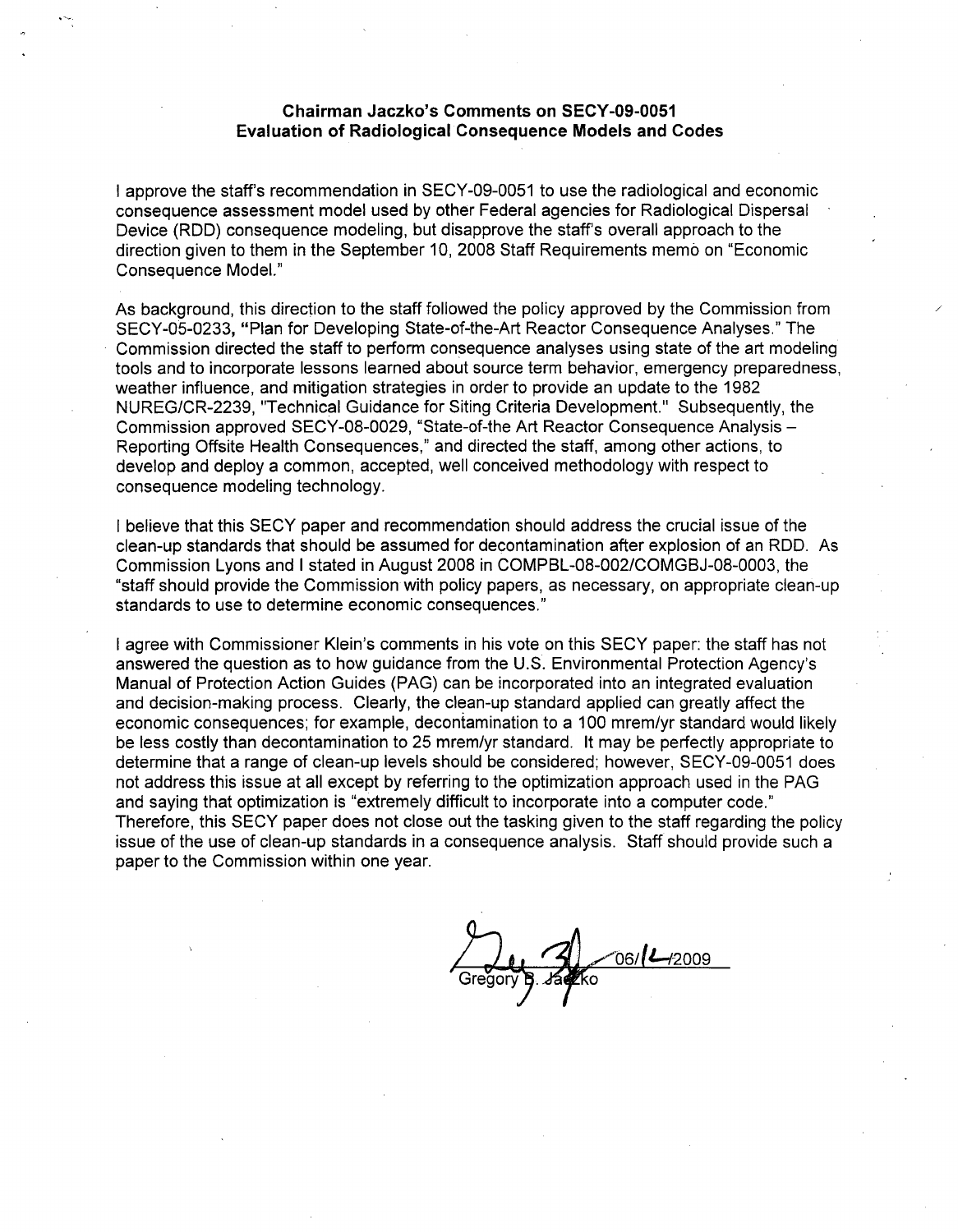# RESPONSE SHEET

| <b>Annette Vietti-Cook, Secretary</b><br>TO: |  |
|----------------------------------------------|--|
|----------------------------------------------|--|

FROM: COMMISSIONER LYONS

SUBJECT: SECY-09-0051 - EVALUATION OF RADIOLOGICAL CONSEQUENCE MODELS AND CODES

| <b>Approved</b>          | <b>Disapproved</b>                | <b>Abstain</b> |
|--------------------------|-----------------------------------|----------------|
| <b>Not Participating</b> |                                   |                |
| <b>COMMENTS:</b>         | <b>Attached X</b><br><b>Below</b> | <b>None</b>    |

er F ⁄ons SIGNATURE **-**

4/ **/7 /09** DATE

Entered on "STARS" Yes  $X$  No  $\_\_\_\$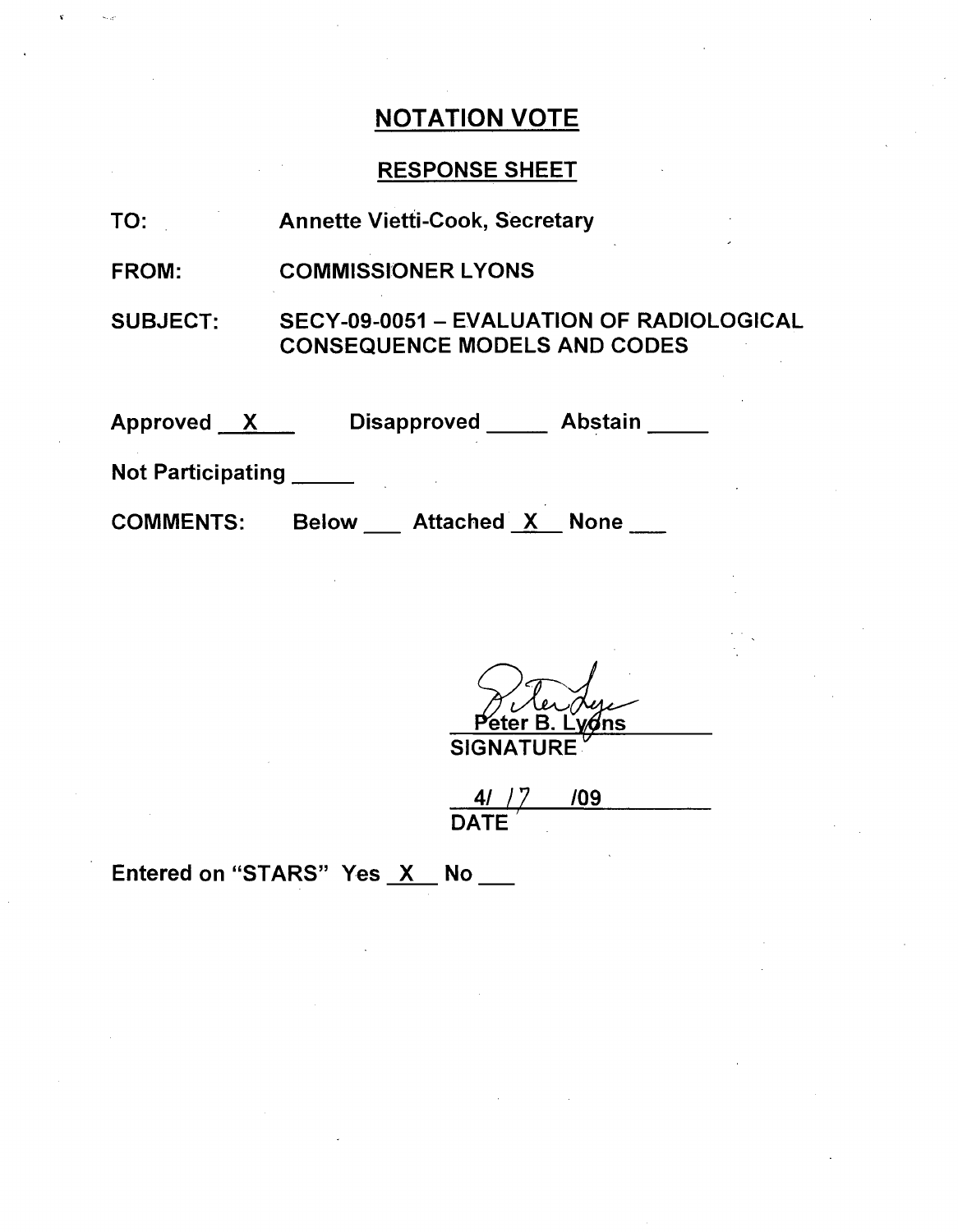#### Commissioner Lyons' Comments on **SECY-09-0051**

I approve the staff's recommended Option 1 to use the radiological assessment model developed by NNSA and supported by other Federal agencies for radiological dispersal device (RDD) consequence modeling. The staff has provided a strong rationale for their determination that an interagency model is preferable to MACCS2 for estimating the radiological consequences of RDDs while using upgrades to MACCS2 to better support its intended uses, i.e., to support offsite consequence estimates for Level 3 probabilistic risk assessments of severe accidents at light water reactors.

The NNSA report suggests that additional studies should be done to improve the accuracy of the methodology and the modeling. Staff should continue to engage the Federal agencies that have developed this methodology and modeling, and encourage these additional studies. Staff should also encourage broader acceptance of the methodology and modeling tools by other Federal and State agencies. Because States will play a major role in an RDD event, States' acceptance of the methodology and modeling tools is necessary, and staff should encourage engagement of States with the other Federal Agencies. Staff should use the methodology and modeling tools as part of a future RDD exercise to test its utility for decision making.

Peter B. Lyons Date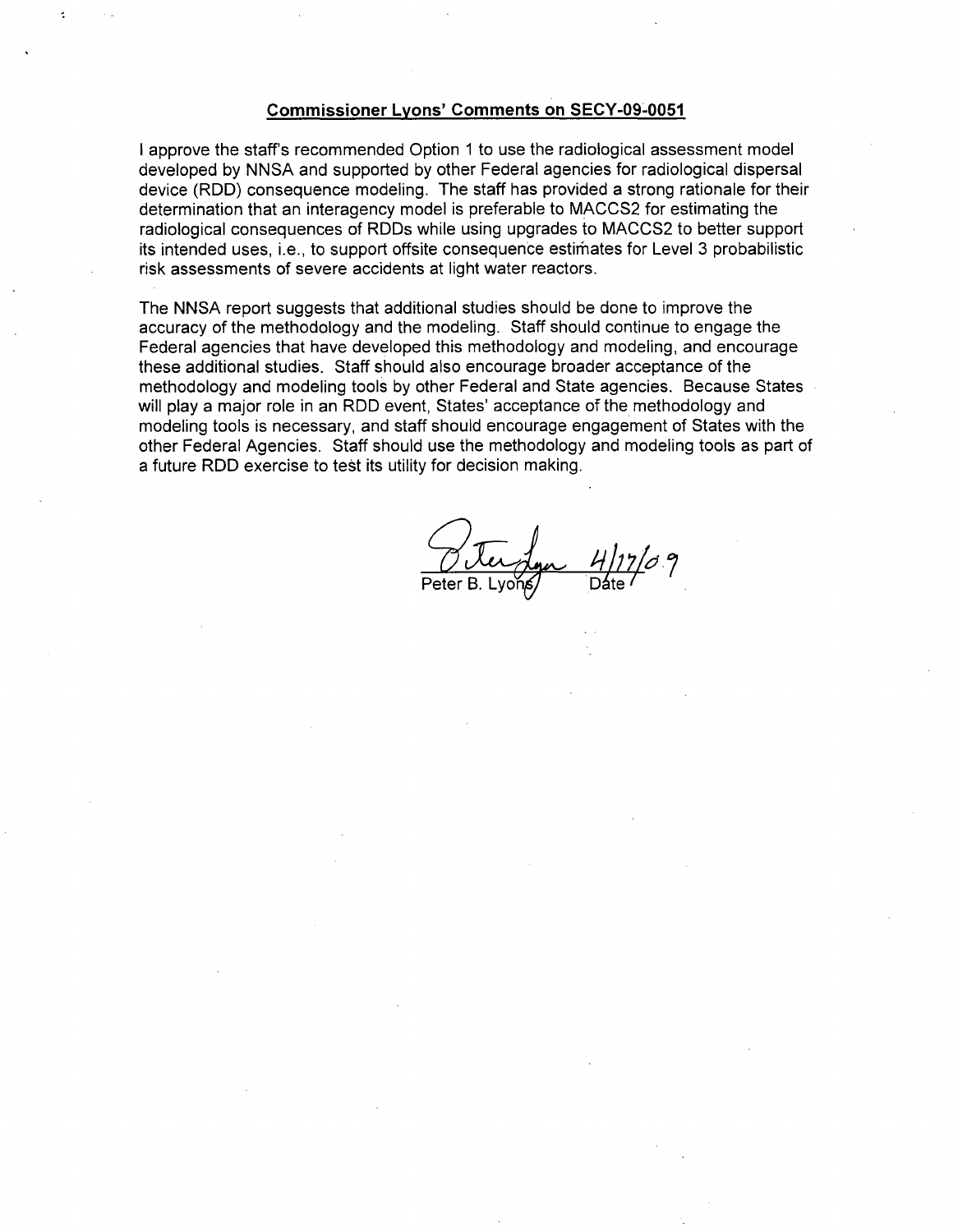# RESPONSE SHEET

| TO:                      | <b>Annette Vietti-Cook, Secretary</b>                                            |
|--------------------------|----------------------------------------------------------------------------------|
| <b>FROM:</b>             | <b>CHAIRMAN KLEIN</b>                                                            |
| <b>SUBJECT:</b>          | SECY-09-0051 - EVALUATION OF RADIOLOGICAL<br><b>CONSEQUENCE MODELS AND CODES</b> |
| Approved X               | Disapproved X Abstain                                                            |
| <b>Not Participating</b> |                                                                                  |
| <b>COMMENTS:</b>         | <b>Below Attached X None</b>                                                     |

**SIGNATURE** 

|      | 5113109 |  |
|------|---------|--|
| DATE |         |  |

Entered on "STARS" Yes <u>Verse</u> No.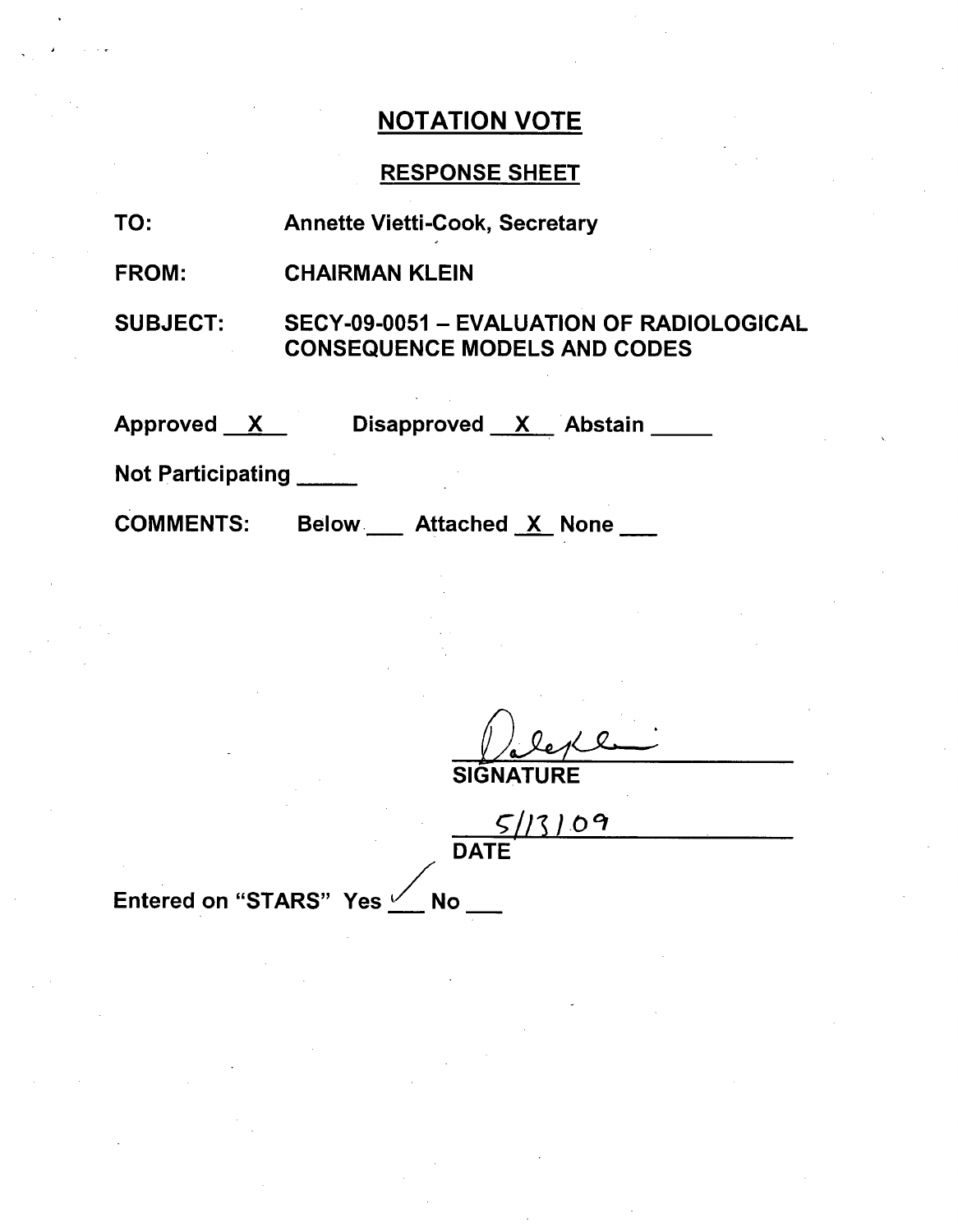#### Chairman Klein's Comments on SECY-09-0051

One of the intended objectives of this paper was to enable the NRC to fully support a comprehensive, integrated, and consistent Federal response to a significant radiological event. While there are elements of this paper which are very insightful and which I support, one of the stated purposes of the paper, how the PAG Manual might be incorporated into an improved economic consequence model, remains unresolved.

SECY-09-0051 provides the results of staff's comparison of the MACCS2 computer code with other computer codes to determine the code that could best be employed by NRC to assess the radiological consequences of an RDD. The staff concluded that the MACCS2 code was inadequate for RDD consequence assessment and that upgrading the MACCS2 code for the purpose of RDD assessment is not a viable option. The staff recommends instead that NRC use a radiological and economic consequence assessment model already developed and supported by the Federal family for RDD consequence modeling. This model is referred to in SECY-09-0051 as the Department of Energy (DOE)/National Nuclear Security Administration (NNSA) consequence model, which combines the Explosive Release Atmospheric Dispersion model with the Automated Consequence Report for Insidious Dispersal model to calculate the radiological consequences of RDDs. I approve staffs recommendation.

Nevertheless, the staff recommends that the MACCS2 code be enhanced, as appropriate, by incorporating insights that may be learned from the above referenced DOE/NNSA model. I approve the staff's recommendation with the understanding that the enhancements will target the intended uses of MACCS2.

It is critically important that the NRC be prepared to support an integrated Federal response to a radiological event, be it accidental or malicious. Employing common codes and models across the Federal family will help ensure a comprehensive and consistent response. This leads me to the other purpose of this paper; how the PAG Manual might be incorporated into an improved economic consequence model.

The staff points out that incorporating the relevant factors from the PAG Manual into a computer code (emphasis added) would be extremely difficult. This may be a case in which the phrases "consequence model" and "computer code" are being used synonymously. The Staff Requirements Memorandum of September 10, 2008, (SRM COMPBL-08- 0002/COMGBJ-08-0003 - ECONOMIC CONSEQUENCE MODEL) directed staff to produce a policy paper discussing how guidance from the PAG Manual could be incorporated into an improved economic consequence model (emphasis added). The question that remains unanswered is how the guidance afforded by the PAG Manual might be incorporated into an integrated evaluation and decision making process that would enable the NRC to support a comprehensive, consistent Federal response to a radiological event. The staff should provide for Commission consideration a policy paper assessing the feasibility of this concept and, if the concept is viable, a description of proposed implementation.

In addition, I encourage the staff to continue participation in multi-agency organizations such as the Federal Radiological Preparedness Coordinating Committee and to continue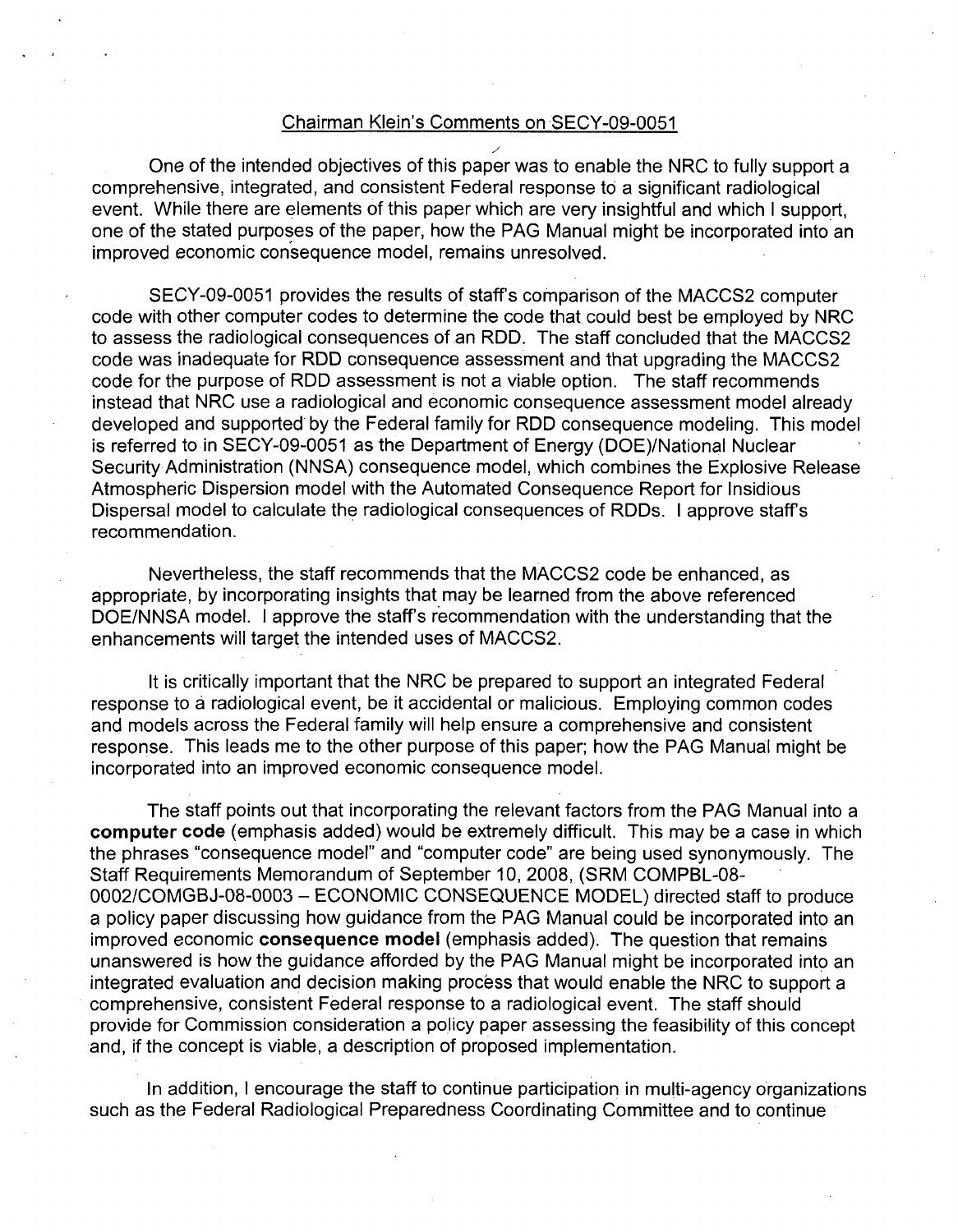coordination with NRC's Federal partners, such as the Department of Homeland Security, the Environmental Protection Agency, and the Radiation Source Protection and Security Task Force. I am convinced that only through coordinated efforts such as these will the Federal government be able to achieve and maintain an integrated, comprehensive and consistent event response platform.

 $05/13/09$ bale Klein Date